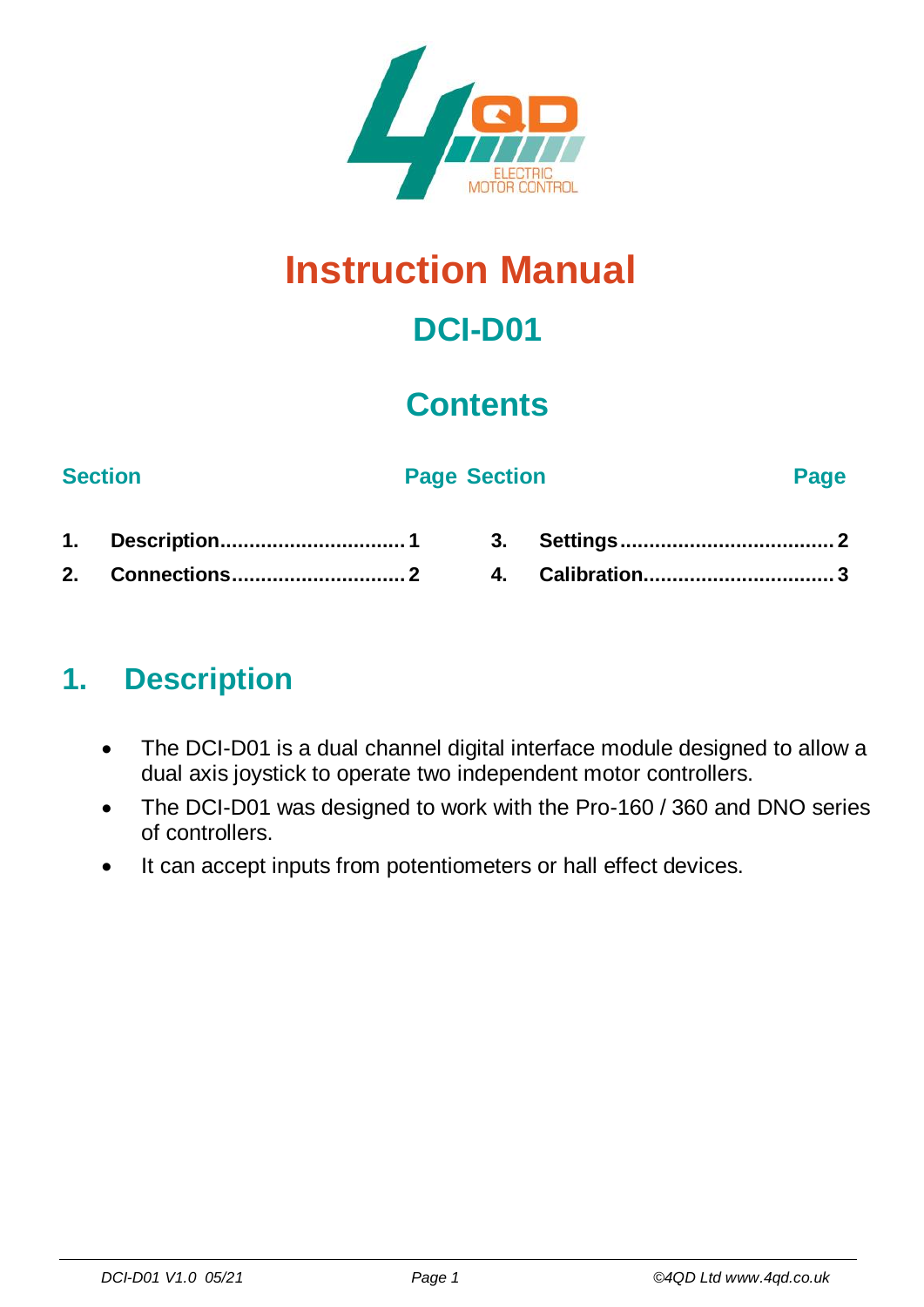## <span id="page-1-0"></span>**2. Connections**

The DCI-D01 has input sockets for the following;

- **Fwd** Rev this socket is the input for the forward / reverse speed signal. It can be either a potentiometer  $[5 - 10k]$ , or a hall effect signal  $[1V - 4V]$  as set by the F\_H link.\*
- **Steer** this socket is the input for the steering signal. It can be either a potentiometer [5 - 10k], or a hall effect signal  $[1V - 4V]$  as set by the S H link.\*
- **Rev** this connector selects reverse direction, it is only required if the DCI-D01 is operating in single ended mode in which case a switch connected across these pins will act as a reverse switch.
- **5V** this socket is only required for systems with a battery voltage above 24V, if this socket is used then the Int\_psu link **MUST** be removed.

## <span id="page-1-1"></span>**3. Settings**

The DCI-D01 has internal links and adjustments for the following;

- **JS** if this link is present the DCI-D01 will operate with the center point of the speed input giving zero output [joystick mode]. If this link is absent the DCI-D01 will operate with one end of the speed input giving zero output [single ended mode], in this case the Rev link must be made for reverse operation.
- **F** H if this link is present the DCI-D01 will expect a hall effect Fwd Rev signal [1V – 4V]. If this link is absent the DCI-D01 will expect a potentiometer input [5 - 10k].
- **S** H if this link is present the DCI-D01 will expect a hall effect Steer signal  $[1V - 4V]$ . If this link is absent the DCI-D01 will expect a potentiometer input [5 - 10k].
- **Int**  $psu if this link is present the DCI-D01 will use its own internal power$ supply. This can be used for Pro-160 / 360 or DNO systems running at voltages up to 24V. For systems above 24V this link **MUST** be removed and power provided to the 5V socket from the BEC socket on the Pro-160 / 360.
- **Ign**  This link provides the ignition line connection for both controllers. If this link is present both controllers will switch on as soon as power is applied to the system. A switch connected across these pins will act as an ignition switch for both controllers.
- **Sens** This adjustment potentiometer controls the sensitivity of the steering input. This is set to give medium sensitivity as standard. **Note**: the sensitivity is only read when the DCI-D01 is switched on.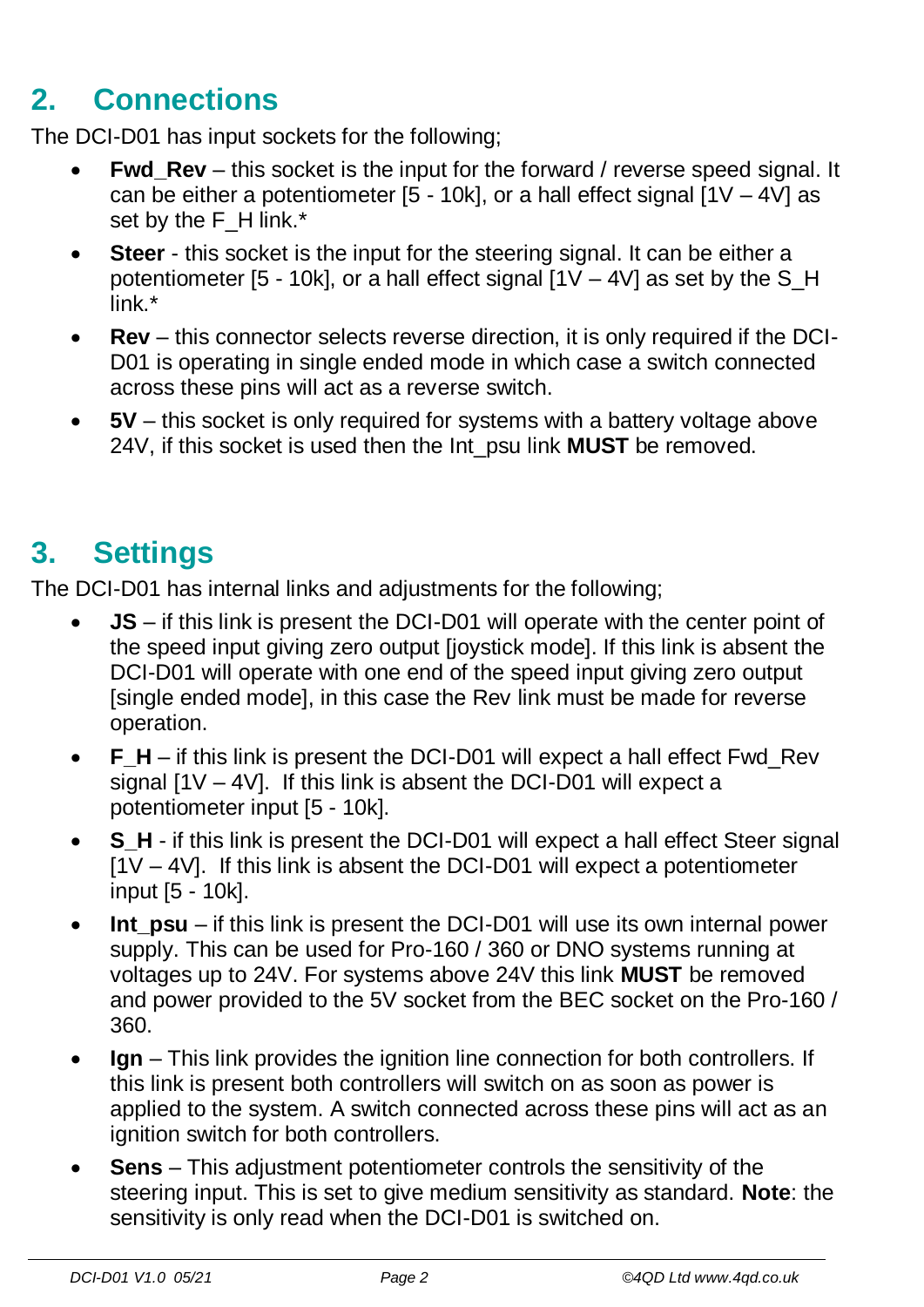

### <span id="page-2-0"></span>**4. Calibration**

- For the Pro series
	- o Both controllers will need to have the pot learn procedure carried out as described in the relevant controller manual. Use the pot learn process to set the zero, max forward, and max reverse positions for the Fwd\_Rev input. There is a detailed description of this process in the DCI-D01 section of the knowledgebase on our website.
	- o Note, the controller menu setting of throttle mode / joystick should not be enabled, this is handled by the DCI-D01.